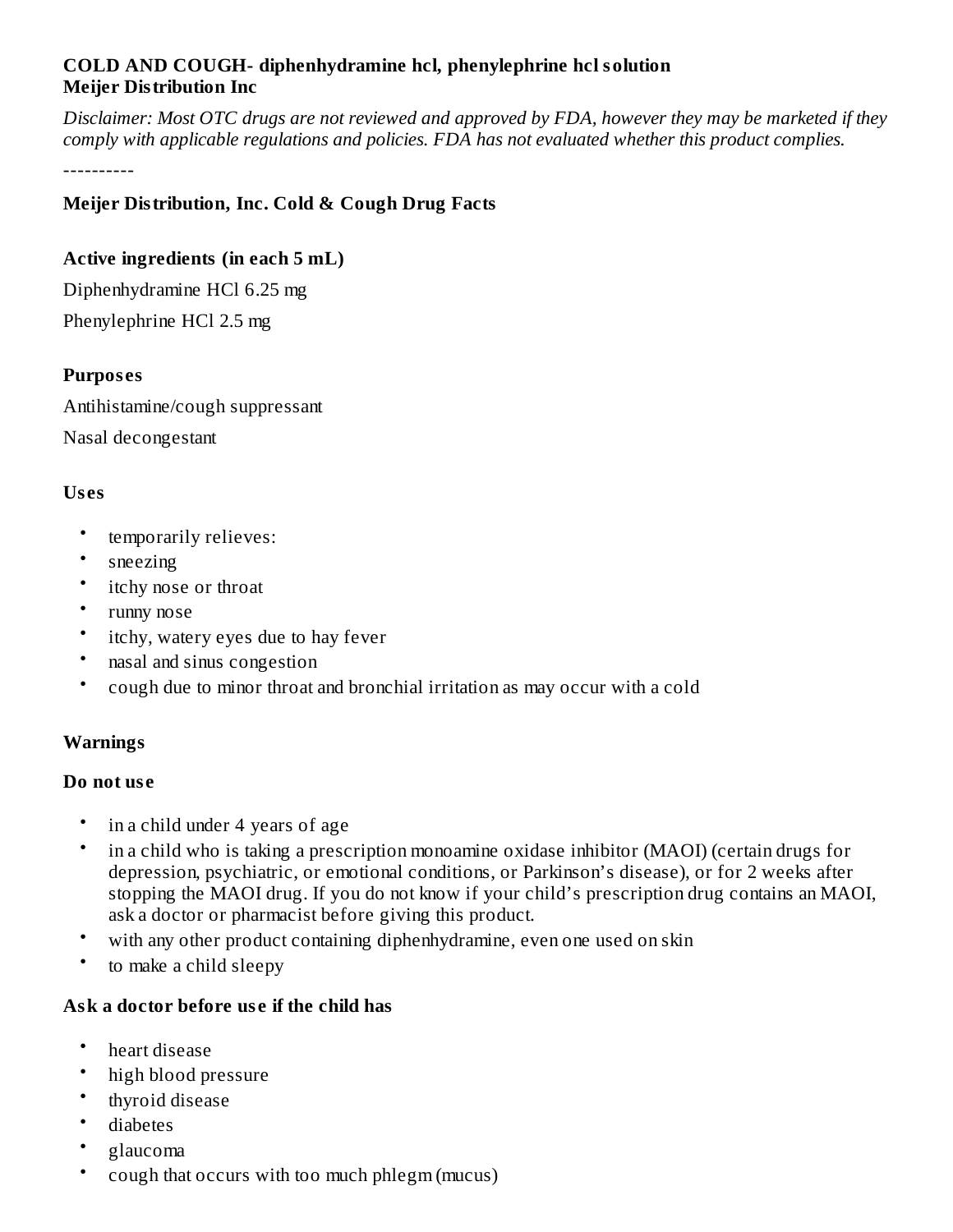- chronic cough that lasts or as occurs with asthma
- a breathing problem such as chronic bronchitis

# **Ask a doctor or pharmacist before us e if the child is**

taking sedatives or tranquilizers

# **When using this product**

- do not exceed recommended dosage
- may cause marked drowsiness
- sedatives and tranquilizers may increase drowsiness
- excitability may occur, especially in children

# **Stop us e and ask a doctor if**

- nervousness, dizziness or sleeplessness occur
- symptoms do not improve within 7 days or occur with fever
- cough persists for more than 7 days, comes back, or occurs with fever, rash or persistent headache. A persistent cough may be a sign of a serious condition.

# **Keep out of reach of children.**

In case of overdose, get medical help or contact a Poison Control Center right away (1-800-222-1222).

# **Directions**

- may be given every 4 hours. Do not give more than 6 doses in 24 hours unless directed by a doctor.
- use enclosed dosing cup only. Keep for use with this product only. Do not use any other dosing device.

| Age                                    | Dose                 |  |  |
|----------------------------------------|----------------------|--|--|
| children under<br>4 years of age       | do not use           |  |  |
| children 4 to under                    | do not use unless    |  |  |
| 6 years of age                         | directed by a doctor |  |  |
| children 6 to under<br>12 years of age | $10 \text{ mL}$      |  |  |

# **Other information**

- **each 5 mL contains:**sodium 3 mg
- store at 20-25 $^{\circ}$ C (68-77 $^{\circ}$ F)

# **Inactive ingredients**

acesulfame potassium, anhydrous citric acid, edetate disodium, FD&C blue #1, FD&C red #40, flavor, maltitol solution, propylene glycol, purified water, sodium benzoate, sodium citrate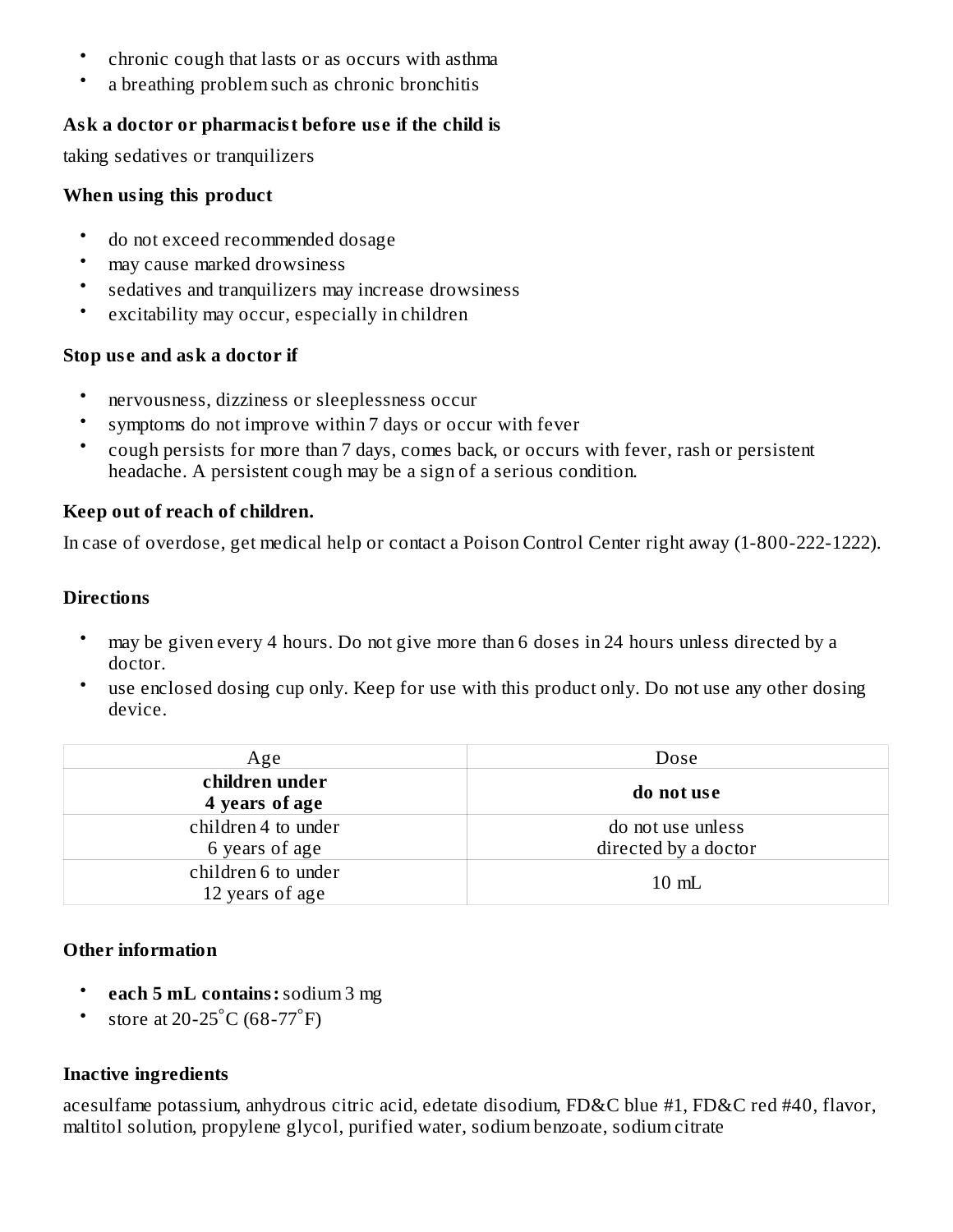# **Questions or comments?**

**1-800-719-9260**

# **Principal Display Panel**

Compare to Children's Triaminic® Night Time Cold & Cough active ingredients For Ages 6-12 Years CHILDREN'S nighttime cold & cough Diphenhydramine HCl Antihistamine | Cough suppressant Phenylephrine HCl | Nasal decongestant Multi-Symptom Relief Grape Flavor Cough | Runny, Stuffy Nose Itchy Throat Sugar Free | Alcohol Free

4 FL OZ (118 mL)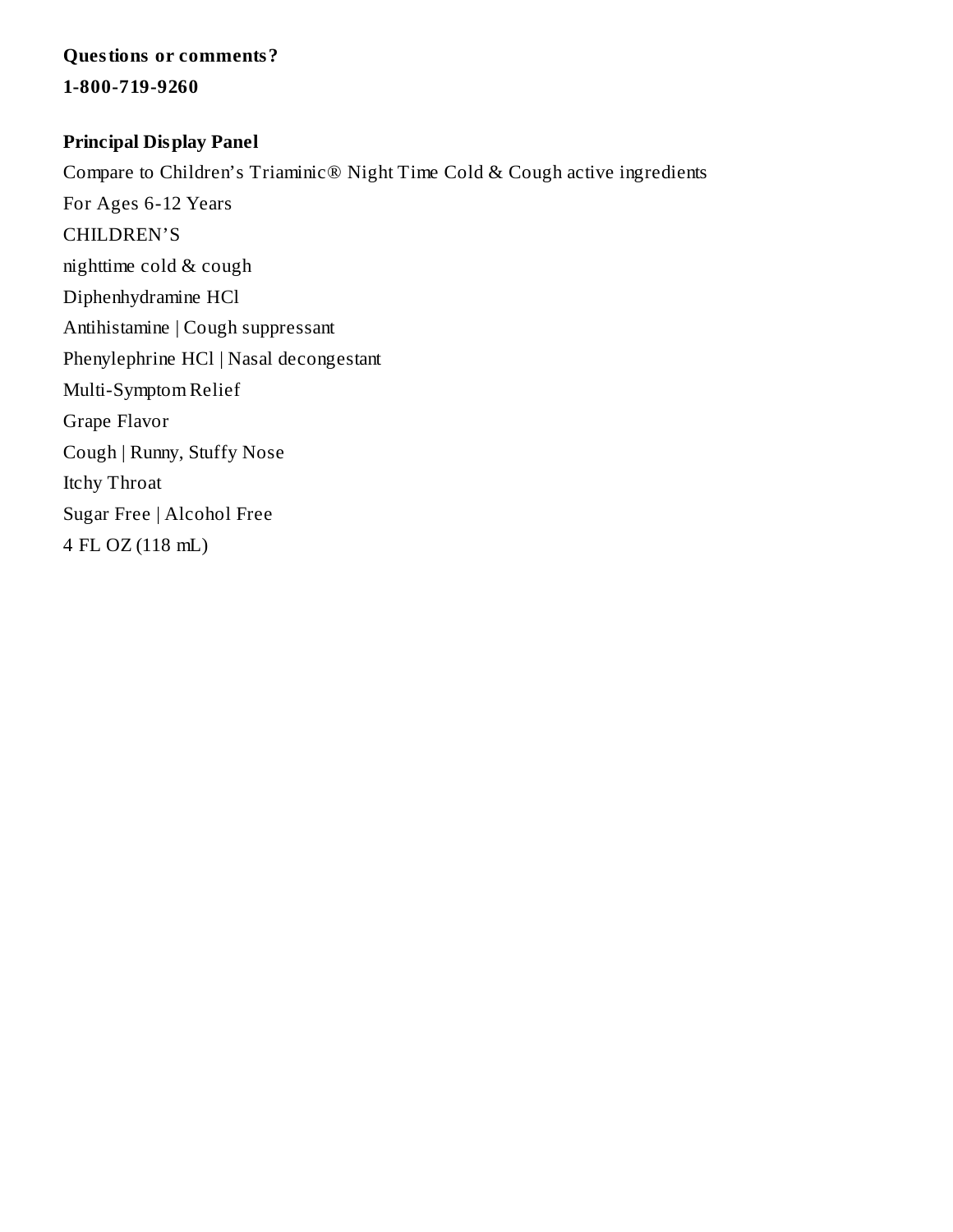

| <b>COLD AND COUGH</b><br>diphenhydramine hcl, phenylephrine hcl solution |                |                    |               |  |  |  |  |  |
|--------------------------------------------------------------------------|----------------|--------------------|---------------|--|--|--|--|--|
| <b>Product Information</b>                                               |                |                    |               |  |  |  |  |  |
| <b>Product Type</b>                                                      | HUMAN OTC DRUG | Item Code (Source) | NDC:41250-913 |  |  |  |  |  |
| <b>Route of Administration</b>                                           | ORAL           |                    |               |  |  |  |  |  |
|                                                                          |                |                    |               |  |  |  |  |  |
| <b>Active Ingredient/Active Moiety</b>                                   |                |                    |               |  |  |  |  |  |